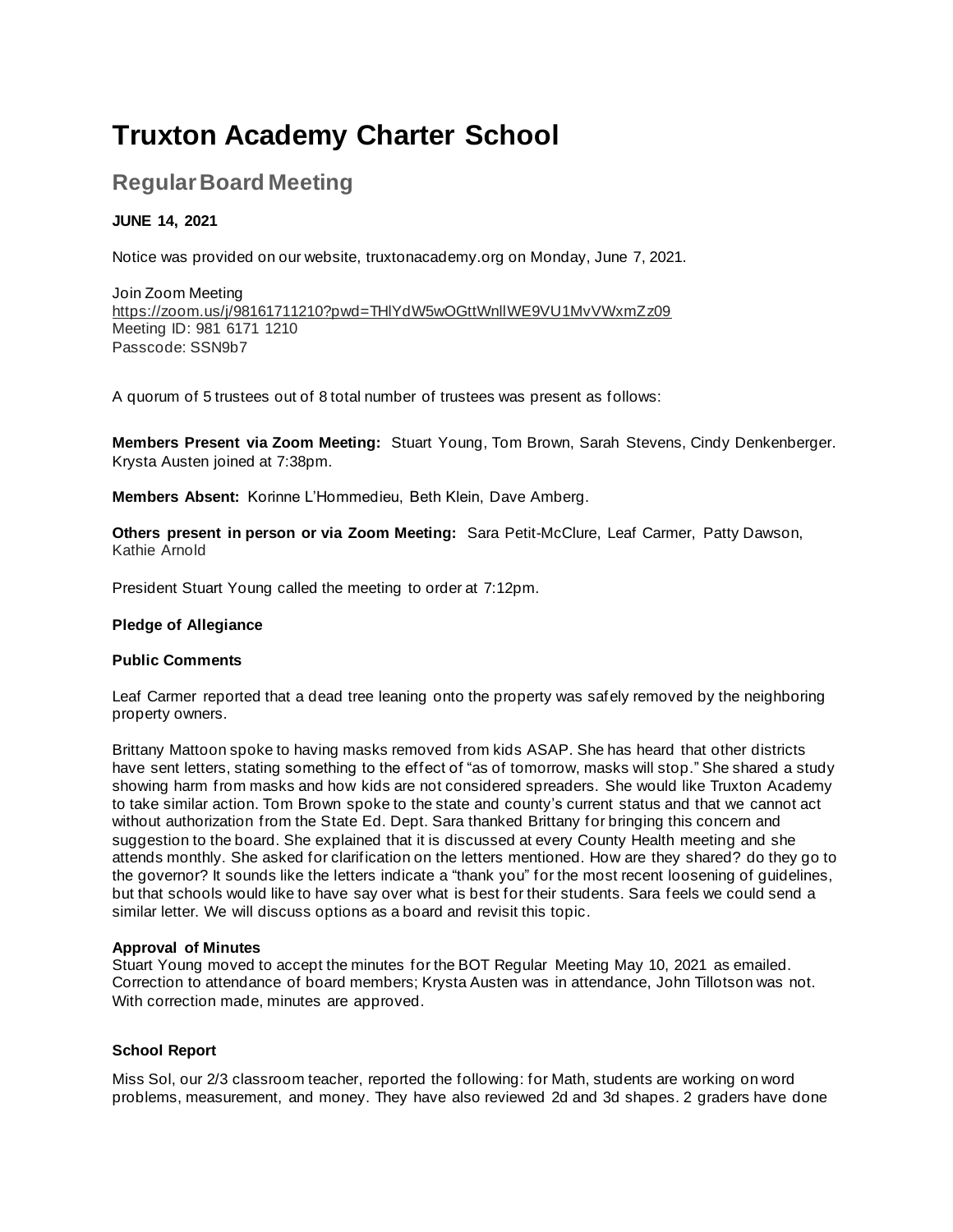addition and subtraction. 3 graders are working on area and perimeter and have started some multiplication and division. They will begin with fractions this week. For reading and oral comprehension, all students have made progress. They are writing their own stories and math problems. They also have been working on their end of year play hand sewing and decorating their own costumes and working on props. In Spanish they are practicing the dance that will be performed at next week's picnic. The Sword dance for the boys has proven to be challenging, but fun, so they will forge on!

Sara reported that the all-school Field Day was this past Friday. A parent brought in a horse and pony. the 3 graders ran a station for beach volley ball. There were water balloons, a sponge race, and a dunk tank for the teachers. Parents and grandparents volunteered. The weather was perfect. Students had their last visit from 4 H on June 3 and they started their quilt squares. Miss Robin at 4H sewed them all together and delivered the quilt. It will be put on display at the school. Kathie Arnold was able to get our garden planted. The K1 class helped and then taught the other classes how to plant potatoes, onions, and carrots. They have since added watermelon, squash, and pumpkins. Gardening has been enjoyed and they hope to harvest in the fall and use in school lunches. Volunteers for weeding and checking progress will be needed over the summer. Kathie will be the contact point for interested families and community members. K graduation is this week and the family picnic is next week. Board members are welcome and encouraged. Please let Sara know if you would like to attend. There is a BOT podcast available, regarding end of year assessments. Sara will share data on student growth for Math and Reading (part 1 only) when she receives it. NYSED does not know yet how they will disseminate data.

Stuart Young asked about the previous 3 grade assessment done in April. Some info had not been covered yet with students when the test was taken. The end of year test showed much better results.

Tom Brown mentioned that Fabius CSD is using Ag in Math, Homer CSD has upped their PBL and Cortland ESD has started a gardening club. We are having an impact on neighboring districts.

Stuart is preparing the President's annual report and will share at next month's meeting.

#### **Board Committee Reports**

#### *Finance Committee*

Treasurer's Report – Korinne shared reports. Tom noted that we are on track with what we planned for with our proposal. Tom reminded of the importance of reconciling our accounts, especially being a new school. Marie Ann Gotie, Victor Siegle, and Leaf Carmer will be working on this task together. The bank balance shared includes the dissolution fund and 2% reserve. The accounts look good. One goal of the committee to set up an additional reserve fund as well. Sara asked about the carryover from this year of \$40k. We did owe some districts back tuition and she wanted to know if it was accounted for yet. Leaf reported that we owe \$6,000 to 2 districts (waiting on invoices from Tully and FM). We have been paid in full on outstanding tuition totalling \$11,000 from remaining districts, but it has not been entered into QuickBooks yet.

#### Finance Committee reported

Tom shared the final proposed Budget for next year. There were a few slight changes from last month's review. Some savings from insurance costs went to marketing. Sara reminded that the budget was handled very conservatively with enrollment numbers at 102.

Motion by Krysta Austen, seconded by Tom Brown, to approve the budget for the 2021-2022 School Year as presented today. With none opposed, the motion is carried and the budget approved.

#### *Personnel Committee*

Reports submitted. Cindy reported that they updated staff and discussed how to deal with short staffing for summer and run efficiently. It was suggested that if a new hire for custodian was not found for summer, Steve's hours could be upped to handle responsibilities. The custodian job was posted on Indeed. The survey looking for feedback from staff this year includes a broader range of staff. They will be using the template from last year and will share with all staff. They are currently interviewing for Student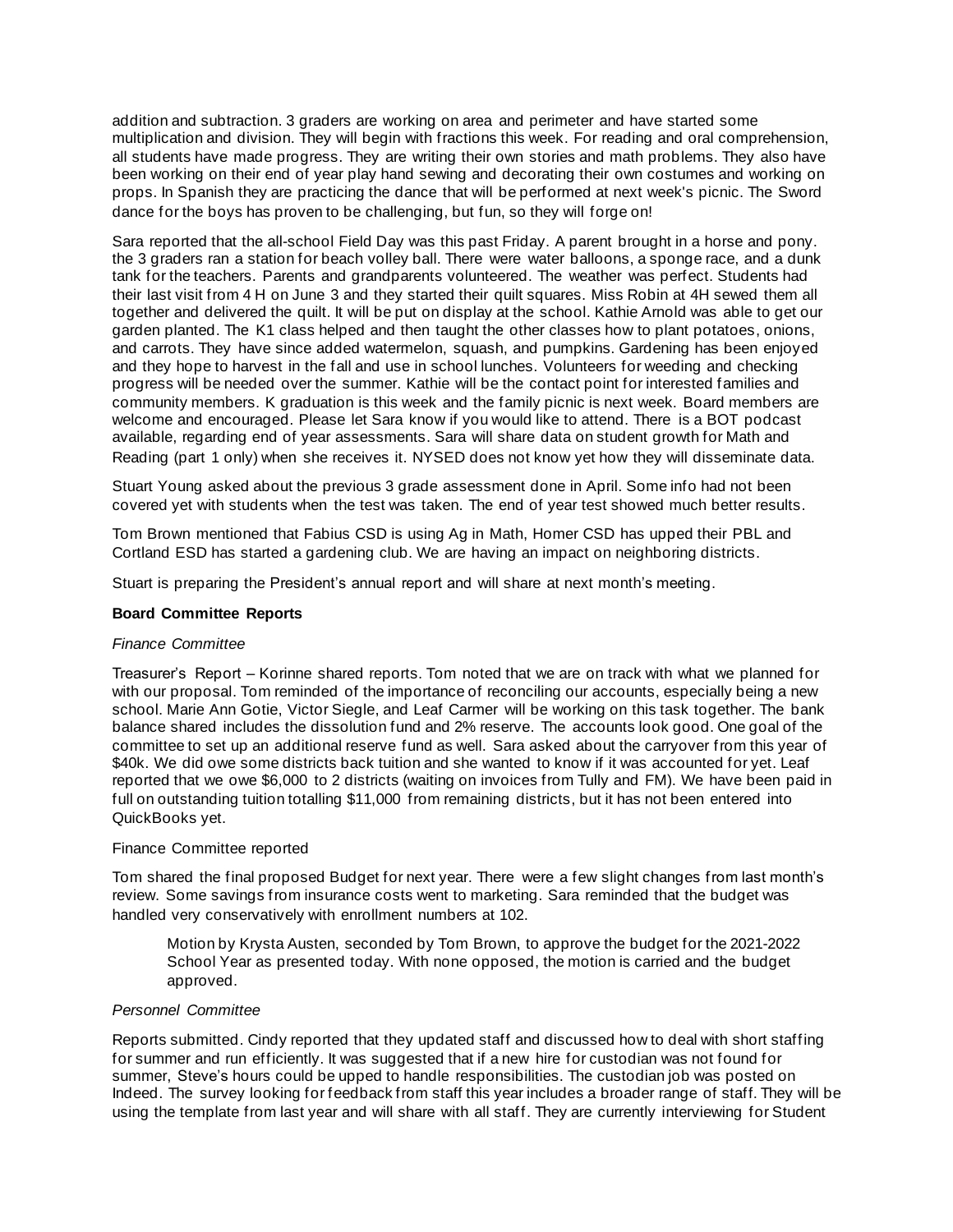Achievement Coordinator and Classroom Teacher. The committee approved combining the PT PE with PT Maker Space for a FT position.

#### *Facilities Committee*

No report. Planning a meeting next week. Sara and Kathie discussed using TCC office as shared space, the small room can then be used for Student Achievement Coordinator office. Library space will begin sharing. These items will be added to the committee agenda. The following year, all TCC tenants will be gone so sharing space will not be an issue.

#### *Curriculum Committee*

No Report submitted.

#### *Marketing Committee*

No report submitted. Meeting will be scheduled in the next few weeks to discuss Finalsite contract and Open House event.

#### **Special Committee Reports**

#### *Nutrition Committee.*

No Report submitted. Tom reported that they filed for a small grant for salad bar and small equip ment.

#### *Professional Advisory Committee*

No report submitted.

#### *Transportation Committee*

No report submitted. Tom reported that bus company wants to deliver but we need to discuss where to park it and the cost of storage insurance. Active use insurance cost was budgeted for Fall. A contract from Progressive Insurance Company would be no more than \$1300 for storage.

Motion by Tom Brown, seconded by Cindy Denkenberger, to approve Progessive contract thru Baily Place for up to \$1300 annual premium. None opposed. Motion carried.

#### *Fundraising Committee*

Report attached. Dave Amberg will become the chair. They are still awaiting status of applied for grants. King's Daughters upped the approved grant amount to \$2500. \$500 for individual children's needs and \$2000 towards the summer program.

With no objection to reports as submitted, reports are all approved.

#### **Old Business**

Victor Siegle handled our FOIL request. It was completed and sent out by Stuart.

Sara shared the updated mask policy. Students are not required to wear masks while outside. Events still require masks. Tom Brown shared that some parents reached out immediately upon hearing from health commissioner's letter looking for removal of mask mandate. He shared that NYSED loosening restrictions 3ft distancing and no cohorts was good and we can hope it continues. Kathie stated Per gov 69.9 % when reach 70% remaining restrictions will be lifted. He reiterated parent concerns as stated in community comments and it was determined we would reply to Brittany via email by Monday 6/21/2021 that the Board will be drafting a letter together.

#### **New Business**